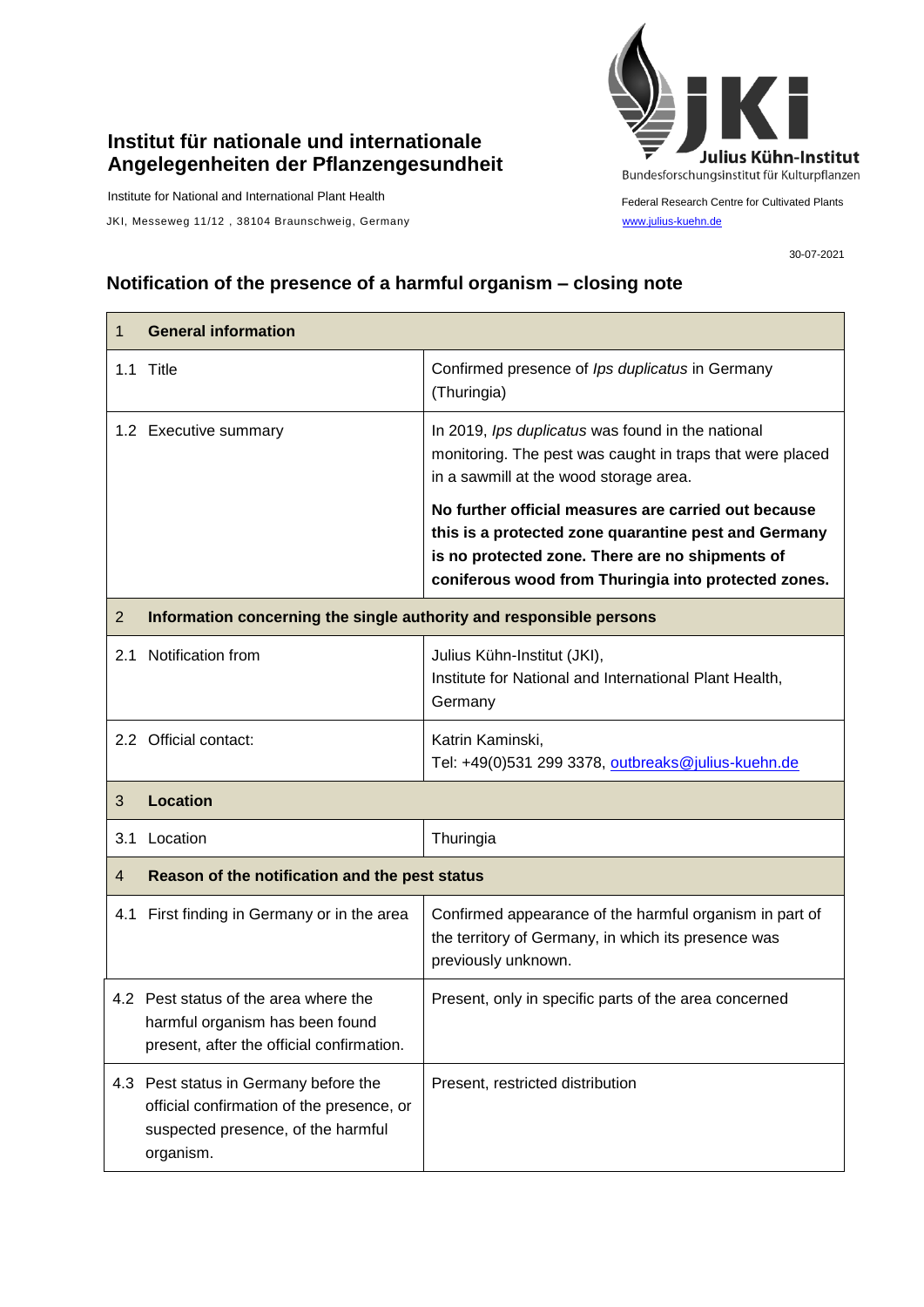|     | 4.4 Pest status in Germany after the<br>official confirmation of the presence of<br>the harmful organism. | Present, restricted distribution                                                                                                                                                                                                                                                                                  |  |
|-----|-----------------------------------------------------------------------------------------------------------|-------------------------------------------------------------------------------------------------------------------------------------------------------------------------------------------------------------------------------------------------------------------------------------------------------------------|--|
| 5   | Finding, sampling, testing and confirmation of the harmful organism                                       |                                                                                                                                                                                                                                                                                                                   |  |
| 5.1 | How the presence or appearance of<br>the harmful organism was found.                                      | Pest related official survey: The survey was conducted<br>near risk locations like sawmills. Traps were used to<br>monitor the presence of the pest.                                                                                                                                                              |  |
|     | 5.2 Date of finding:                                                                                      | 05-07-2019                                                                                                                                                                                                                                                                                                        |  |
|     | 5.3 Sampling for laboratory analysis.                                                                     | 29-05-2019                                                                                                                                                                                                                                                                                                        |  |
|     | 5.4 Name and address of the Laboratory                                                                    | Thüringer Landesamt für Landwirtschaft und Ländlichen<br>Raum - Referat 23 Pflanzenschutz und Saatgut<br>Naumburger Straße 98<br>07743 Jena<br>Germany<br>Julius Kühn-Institut - Institut für nationale und international<br>Angelegenheiten der Pflanzengesundheit<br>Stahnsdorfer Damm 81<br>14532 Kleinmachnow |  |
|     |                                                                                                           | Germany                                                                                                                                                                                                                                                                                                           |  |
| 5.5 | Diagnostic method                                                                                         | Morphological and molecular identification                                                                                                                                                                                                                                                                        |  |
| 5.6 | Date of official confirmation of the<br>harmful organism's identity.                                      | 05-07-2019                                                                                                                                                                                                                                                                                                        |  |
| 6   | Infested area, and the severity and source of the outbreak in that area                                   |                                                                                                                                                                                                                                                                                                                   |  |
| 6.1 | Size and delimitation of the infested<br>area.                                                            | 1 ha                                                                                                                                                                                                                                                                                                              |  |
|     | 6.2 Characteristics of the infested area<br>and its vicinity.                                             | Open air - wood storage of a sawmill                                                                                                                                                                                                                                                                              |  |
|     | 6.3 Host plants in the infested area and its<br>vicinity                                                  | Picea abies (wood)                                                                                                                                                                                                                                                                                                |  |
|     | 6.4 Infested plant(s), plant product(s) and<br>other object(s).                                           | traps                                                                                                                                                                                                                                                                                                             |  |
|     | 6.5 Severity of the outbreak.                                                                             | The beetle was only caught at the storage area of the<br>operator where wood arrives from other Member<br>States. No beetles were caught in the traps in the<br>surrounding.                                                                                                                                      |  |
|     | 6.6 Source of the outbreak                                                                                | Unknown. The sawmill processes also wood from CZ.                                                                                                                                                                                                                                                                 |  |